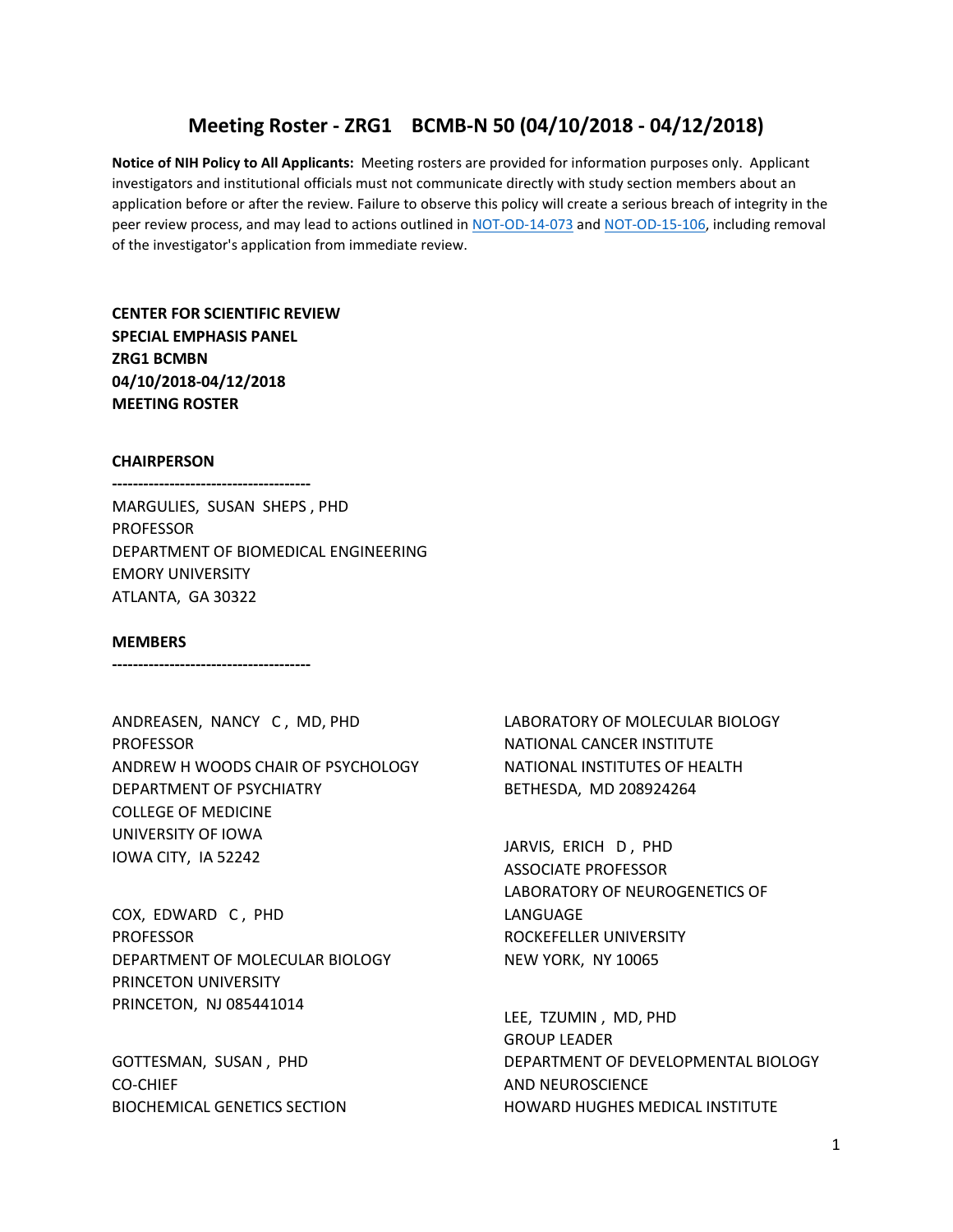JANELIA RESEARCH CAMPUS ASHBURN, VA 20147

LEWIS, KIM , PHD PROFESSOR, DIRECTOR OF ANTIMICROBIAL DISCOVERY CENTER ANTIMICROBIAL DISCOVERY CENTER DEPARTMENT OF BIOLOGY NORTHEASTERN UNIVERSITY BOSTON, MA 02115

MARDER, EVE E , PHD VICTOR AND GWENDOLYN BEINFIELD PROFESSOR OF NEUROSCIENCE HEAD, DIVISION OF SCIENCE DEPARTMENT OF BIOLOGY BRANDEIS UNIVERSITY WALTHAM, MA 02454

PRENDERGAST, FRANKLYN G , PHD PROFESSOR OF PHARMACOLOGY DEPARTMENT OF MOLECULAR PHARMACOLOGY AND EXPERIMENTAL THERAPEUTICS

MAYO MEDICAL SCHOOL ROCHESTER, MN 55905

VALDIVIA, RAPHAEL H , PHD **PROFESSOR** DEPARTMENT OF MOLECULAR GENETICS AND MICROBIOLOGY DUKE UNIVERSITY DURHAM, NC 27710

WEINSTEIN, HAREL, DSC MAXWELL M UPSON PROFESSOR AND CHAIR DEPARTMENT OF PHYSIOLOGY AND BIOPHYSICS DIRECTOR, INSTITUTE FOR COMPUTATIONAL BIOMEDICINE WEILL MEDICAL COLLEGE OF CORNELL UNIVERSITY NEW YORK, NY 10021

WILLARD, HUNTINGTON F , PHD DIRECTOR GEISINGER NATIONAL PRECISION HEALTH DANVILLE, PA 17822

### **MAIL REVIEWER(S)**

**--------------------------------------**

ADAMSON, AMY L, PHD ASSOCIATE PROFESSOR DEPARTMENT OF BIOLOGY UNIVERSITY OF NORTH CAROLINA - GREENSBORO GREENSBORO, NC 27402

AKINGBEMI, BENSON TOKUNBO, PHD, DVM PROFESSOR DEPARTMENT OF ANATOMY AND PHYSIOLOGY AND PHARMACOLOGY COLLEGE OF VETERINARY MEDICINE

AUBURN UNIVERSITY AUBURN, AL 36849

BARTON, JACQUELINE K, PHD PROFESSOR DEPARTMENT OF CHEMISTRY CALIFORNIA INSTITUTE OF TECHNOLOGY PASADENA, CA 91125

BENOS, PANAGIOTIS V, PHD PROFESSOR AND VICE CHAIR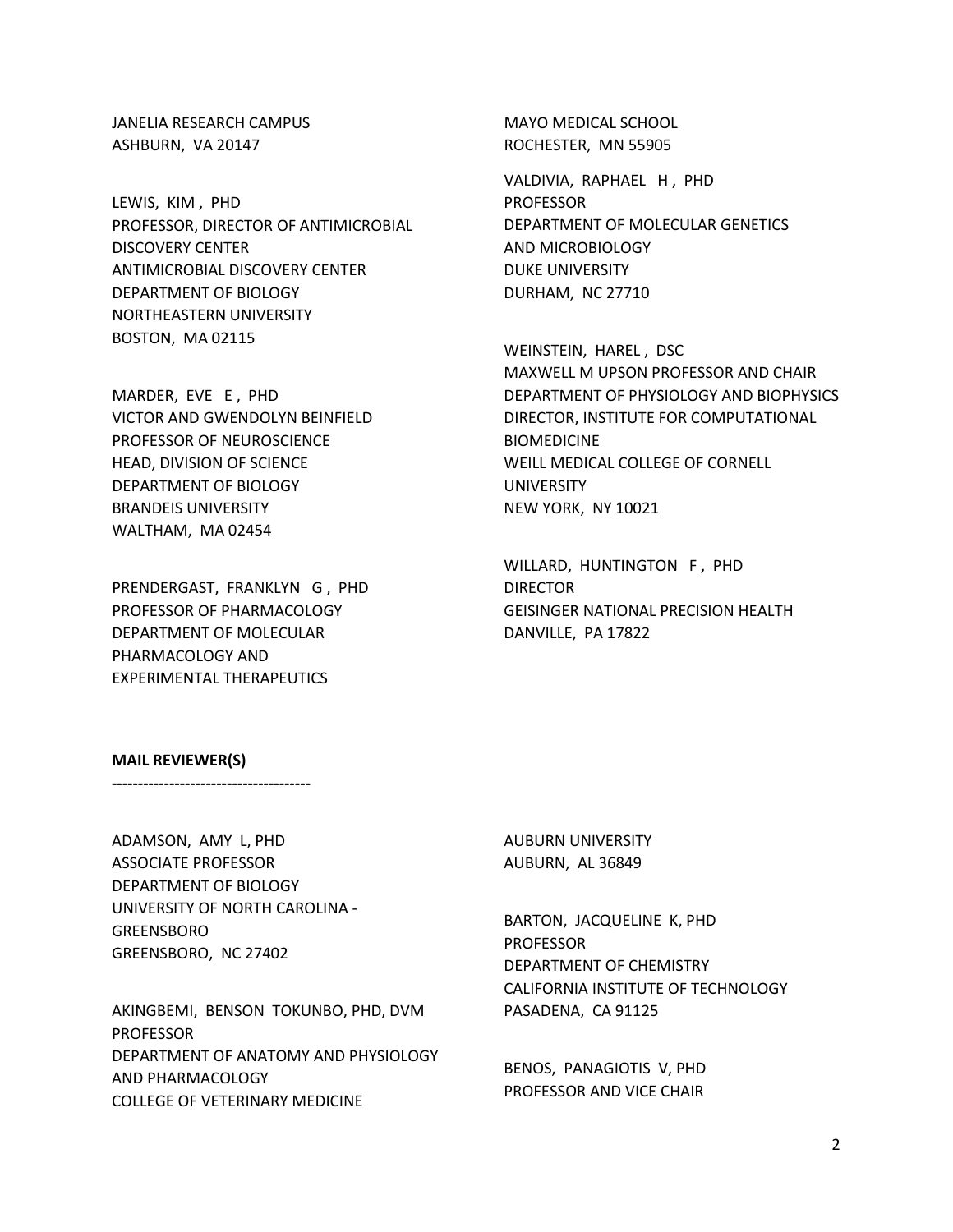DEPARTMENT OF COMPUTATIONAL AND SYSTEMS BIOLOGY UNIVERSITY OF PITTSBURGH PITTSBURGH, PA 15260

BEWERSDORF, JOERG, PHD ASSOCIATE PROFESSOR DEPARTMENT OF CELL BIOLOGY AND BIOMEDICAL ENGINEERING YALE UNIVERSITY SCHOOL OF MEDICINE NEW HAVEN, CT 06520

BI, XIAONING, PHD, MD ASSOCIATE PROFESSOR COLLEGE OF OSTEOPATHIC MEDICINE OF THE PACIFIC WESTERN UNIVERSITY POMONA, CA 91766

BLACKLOW, STEPHEN C., MD, PHD PROFESSOR AND CHAIR DEPARTMENT OF BIOLOGICAL CHEMISTRY AND MELECULAR PHARMACOLOGY HARVARD UNIVERSITY BOSTON, MA 02115

BRIEHL, MARGARET M, PHD PROFESSOR DEPARTMENT OF PATHOLOGY COLLEGE OF MEDICINE UNIVERSITY OF ARIZONA TUCSON, AZ 85724

BROWN, STEPHANIE L, PHD ASSOCIATE PROFESSOR UNIVERSITY OF MICHIGAN INST FOR SOCIAL RESEARCH ANN ARBOR, MI 48106

BRUNGER, AXEL T., PHD INVESTIGATOR, HOWARD HUGHES MEDICAL

INSTITUTE PROFESSOR AND CHAIR DEPARTMENT OF MOLECULAR AND CELLULAR PHYSIOLOGY STANFORD UNIVERSITY STANFORD, CA 94305

CARLSON, KATHRYN A, PHD ASSOCIATE PROFESSOR DEPARTMENT OF ENGLISH MOREHEAD STATE UNIVERSITY MOREHEAD, KY 40351

CEKANOVA, MARIA, DSC, PHD RESEARCH ASSISTANT PROFESSOR DEPARTMENT OF SMALL ANIMAL CLINICAL **SCIENCES** COLLEGE OF VETERINARY MEDICINE THE UNIVERSITY OF TENNESSEE KNOXVILLE, TN 37966

CHIANG, JOHN Y. L., PHD PROFESSOR DEPARTMENT OF INTEGRATIVE MEDICAL **SCIENCES** NORTHEAST OHIO MEDICAL UNIVERSITY ROOTSTOWN, OH 44272

CLARDY, JON, PHD HSIEN WU AND DAISY YEN WU PROFESSOR DEPARTMENT OF BIOLOGICAL CHEMISTRY AND MOLECULAR PHARMACOLOGY HARVARD UNIVERSITY BOSTON, MA 02115

CONNELLY, LINDA, PHD ASSISTANT PROFESSOR DEPARTMENT OF PHARMACEUTICAL SCIENCES UNIVERSITY OF HAWAII AT HILO HILO, HI 96813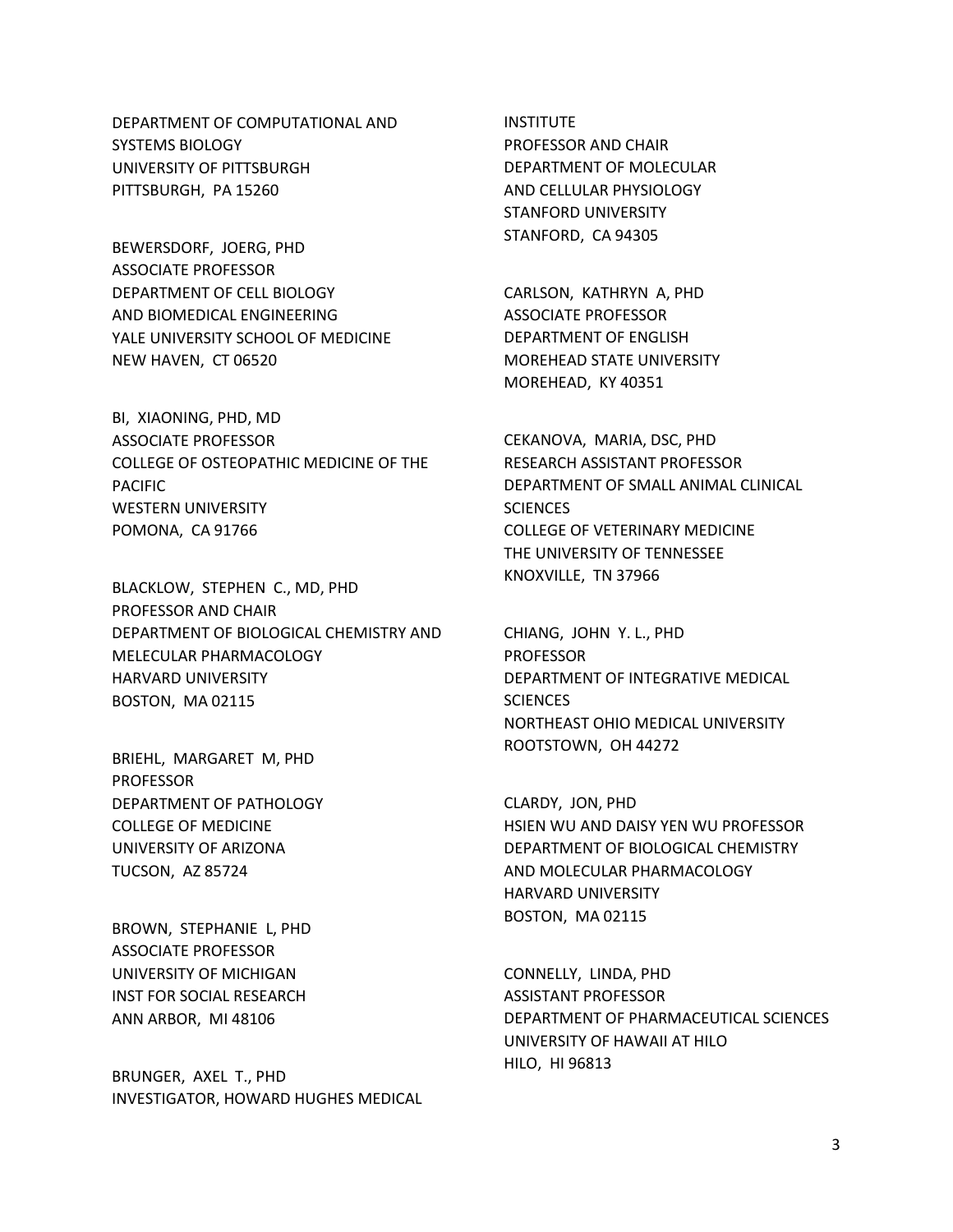CORBETT, ANITA H, PHD PROFESSOR DEPARTMENT OF BIOCHEMISTRY EMORY UNIVERSITY SCHOOL OF MEDICINE ATLANTA, GA 30322

CORSI, ANN K, PHD ASSOCIATE PROFESSOR DEPARTMENT OF BIOLOGY THE CATHOLIC UNIVERSITY OF AMERICA WASHINGTON, DC 20064

CUTRONA, CAROLYN E, PHD PROFESSOR IOWA STATE UNIVERSITY DEPARTMENT OF PSYCHOLOGY AMES, IA 50010

DIPERSIO, JOHN F., MD, PHD VIRGINIA E. AND SAMUEL J. GOLMAN PROFESSOR OF MEDICINE CHIEF, DIVISION OF ONCOLOGY DEPUTY DIRECTOR, SITEMAN CANCER CENTER WASHINGTON UNIVERSITY SCHOOL OF MEDICINE ST. LOUIS, MO 63110

DOBKIN, BRUCE H, MD PROFESSOR DEPARTMENT OF NEUROLOGY REED NEUROLOGIC RESEARCH CENTER SCHOOL OF MEDICINE UNIVERSITY OF CALIFORNIA, LOS ANGELES LOS ANGELES, CA 90095

DORSKY, RICHARD I, PHD PROFESSOR DEPARTMENT OF NEUROBIOLOGY AND ANATOMY SCHOOL OF MEDICINE

UNIVERSITY OF UTAH SALT LAKE CITY, UT 84132

DUBNO, JUDY R., PHD PROFESSOR DEPARTMENT OF OTOLARYNGOLOGY HEAD AND NECK SURGERY MEDICAL UNIVERSITY OF SOUTH CAROLINA CHARLESTON, SC 29425

DWEIK, RAED A., MD, MBBS PROFESSOR DEPARTMENT OF PULMONARY, ALLERGY, AND CRITICAL CARE MEDICINE RESPIRATORY INSTITUTE CLEVELAND CLINIC CLEVELAND, OH 44195

ESTUS, STEVEN, PHD PROFESSOR DEPARTMENT OF PHYSIOLOGY SANDERS-BROWN CENTER ON AGING UNIVERSITY OF KENTUCKY LEXINGTON, KY 40536

FANG, SHIYUE, PHD PROFESSOR DEPARTMENT OF CHEMISTRY MICHIGAN TECHNOLOGICAL UNIVERSITY HOUGHTON, MI 49993

FERNANDEZ HERNANDO, CARLOS, PHD ASSOCIATE PROFESSOR DEPARTMENT OF COMPARATIVE MEDICINE AND PATHOLOGY YALE UNIVERSITY SCHOOL OF MEDICINE NEW HAVEN, CT 06510

FINBERG, ROBERT WILLIAM, MD PROFESSOR DEPARTMENT OF MEDICINE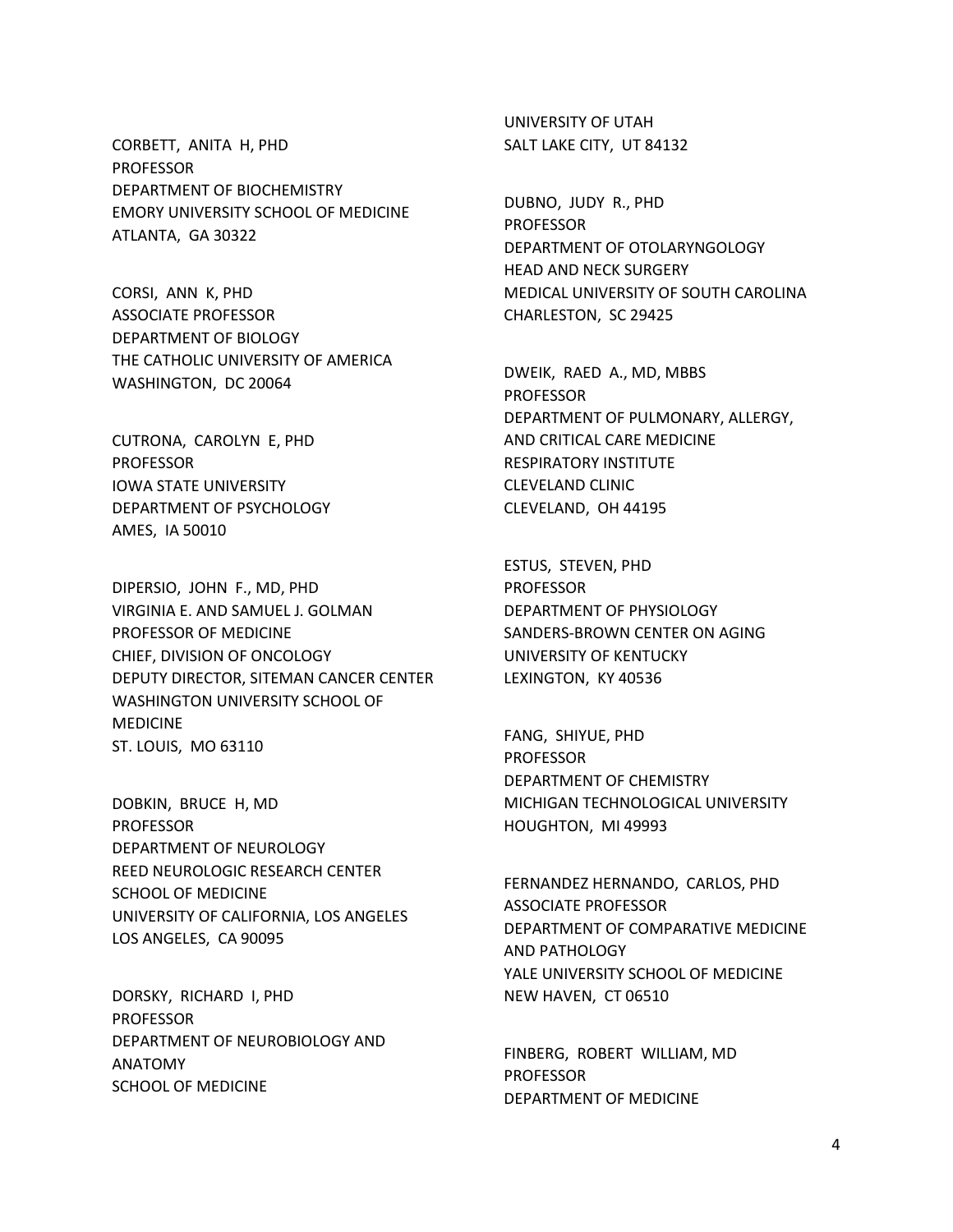UNIVERSITY OF MASSACHUSETTS MEDICAL **SCHOOL** WORCESTER, MA 01605

GHOSH, INDRANEEL, PHD ASSOCIATE PROFESSOR DEPARTMENT OF CHEMISTRY UNIVERSITY OF ARIZONA TUCSON, AZ 85721

GILLILAND, WILLIAM DEAN, PHD ASSOCIATE PROFESSOR DEPARTMENT OF BIOLOGICAL SCIENCES DEPAUL UNIVERSITY CHICAGO, IL 60614

GINSBERG, STEPHEN D., PHD ASSOCIATE PROFESSOR DEPARTMENTS OF PSYCHIATRY, NEUROSCIENCE PHYSIOLOGY AND NATHAN KLINE INSTITUTE NEW YORK UNIVERSITY SCHOOL OF MEDICAL CENTER ORANGEBURG, NY 10962

GINSBURG, DAVID, MD JAMES V. NEEL DISTINGUISHED PROFESSOR DEPARTMENTS OF INTERNAL MEDICINE, HUMAN GENETICS & PEDIATRICS AND COMMUNICABLE DISEASES HOWARD HUGHES MEDICAL INSTITUTE UNIVERSITY OF MICHIGAN MEDICAL SCHOOL LIFE SCIENCES INSTITUTE ANN ARBOR, MI 48109

GRIFFITH, MALACHI, PHD ASSISTANT DIRECTOR MCDONNELL GENOME INSTITUTE WASHINGTON UNIVERSITY ST. LOUIS, MO 63108

GROVE, ELIZABETH ANN, PHD ASSOCIATE PROFESSOR DEPARTMENTS OF NEUROBIOLOGY, PHARMACOLOGY, AND PHYSIOLOGY UNIVERSITY OF CHICAGO CHICAGO, IL 60637

HAZEN, STANLEY L, MD, PHD PROFESSOR AND DIRECTOR DEPARTMENT OF CELLULAR AND MOLECULAR MEDICINE PREVENTIVE CARDIOLOGY AND REHABILITATION CLEVELAND CLINIC LERNER RESEARCH **INSTITUTE** CLEVELAND, OH 44195

HIMMELFARB, JONATHAN, MD PROFESSOR & DIRECTOR DIVISION OF NEPHROLOGY DEPARTMENT OF MEDICINE UNIVERSITY OF WASHINGTON SEATTLE, WA 98104

HLA, TIMOTHY TUN, PHD PROFESSOR DEPARTMENT OF SURGERY VASCULAR BIOLOGY PROGRAM BOSTON CHILDREN'S HOSPITAL HARVARD MEDICAL SCHOOL BOSTON, MA 02115

HOLY, TIMOTHY, PHD PROFESSOR DEPARTMENT OF ANATOMY AND NEUROBIOLOGY WASHINGTON UNIVERSITY IN ST. LOUIS ST. LOUIS, MO 63130

HOLZ, MARINA KAUFMAN, PHD PROFESSOR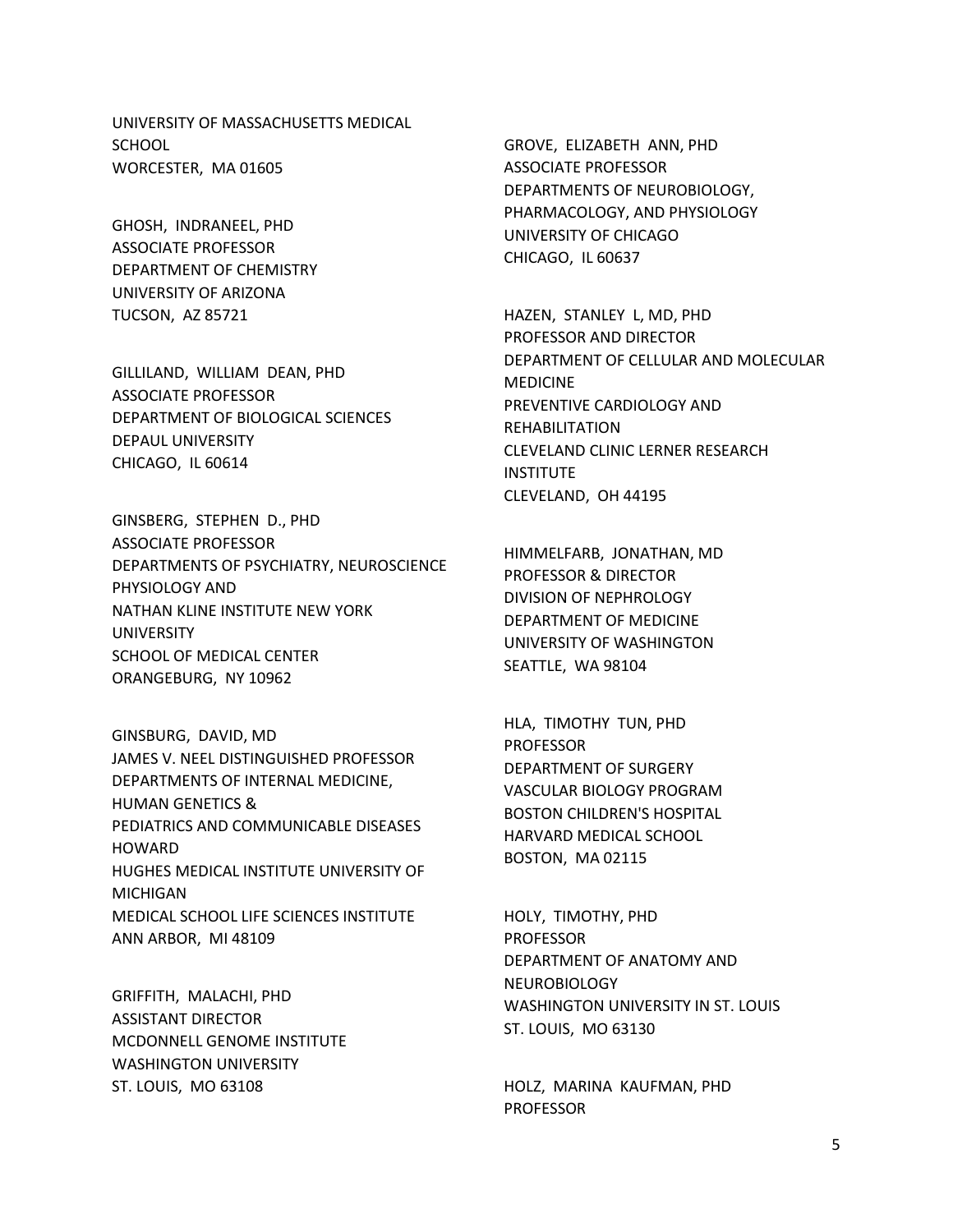DEPARTMENT OF MOLECULAR PHARMACOLOGY AND BIOLOGY YESHIVA UNIVERSITY NEW YORK, NY 10016

HONIGBERG, SAUL M, PHD ASSOCIATE PROFESSER DIVISION CELL BIOLOGY AND BIOPHYSICS SCHOOL OF BIOLOGICAL SCIENCES UNIVERSITY OF MISSOURI KANSAS CITY KANSAS CITY, MO 64110

HUANG, LINDA S, PHD ASSOCIATE PROFESSOR/CO-GRADUATE PROGRAM DEPARTMENT OF BIOLOGY UNIVERSITY OF MASSACHUSETTS BOSTON BOSTON, MA 02125

IGARASHI, PETER, MD NESBITT CHAIR AND HEAD DIVISION OF NEPHROLOGY DEPARTMENT OF INTERNAL MEDICINE SOUTHWESTERN MEDICAL CENTER UNIVERSITY OF TEXAS UNIVERSITY OF TEXAS DALLAS, TX 75390

LEPORE, SALVATORE D, PHD PROFESSOR DEPARTMENT OF CHEMISTRY FLORIDA ATLANTIC UNIVERSITY BOCA RATON, FL 33431

LIANG, JENNIFER O, PHD ASSOCIATE PROFESSOR DEPARTMENT OF BIOLOGY UNIVERSITY OF MINNESOTA DULUTH DULUTH, MN 55812

LIU, GANG, MD, PHD

ASSOCIATE PROFESSOR DIVISION OF PULMONARY, ALLERGY, AND CRITICAL CARE MEDICINE UNIVERSITY OF ALABAMA AT BIRMINGHAM BIRMINGHAM, AL 35294

LIU, ZIJUAN, PHD ASSOCIATE PROFESSER DEPARTMENT OF BIOLOGICAL SCIENCES OKLAND UNIVERSITY ROCHESTER, MI 48309

LOVERDE, PHILIP T, PHD PROFESSOR DEPARTMENTS OF BIOCHEMISTRY AND **PATHOLOGY** SCHOOL OF MEDICINE UNIVERSITY OF TEXAS HEALTH SCIENCE CENTER AT SAN ANTONIO SAN ANTONIO, TX 78229

MACIEJEWSKI, JAROSLAW P, MD, PHD PROFESSOR DEPARTMENT OF TRANSLATIONAL **HEMATOLOGY** AND ONCOLOGY RESEARCH CLEVELAND CLINIC CLEVELAND, OH 44195

MALIK, ASRAR B., PHD DISTINGUISHED PROFESSOR AND HEAD DEPARTMENT OF PHARMACOLOGY COLLEGE OF MEDICINE UNIVERSITY OF ILLINOIS CHICAGO, IL 60612

MILLER, YURY, MD, PHD PROFESSOR DEPARTMENT OF MEDICINE UNIVERSITY OF CALIFORNIA, SAN DIEGO LA JOLLA, CA 92093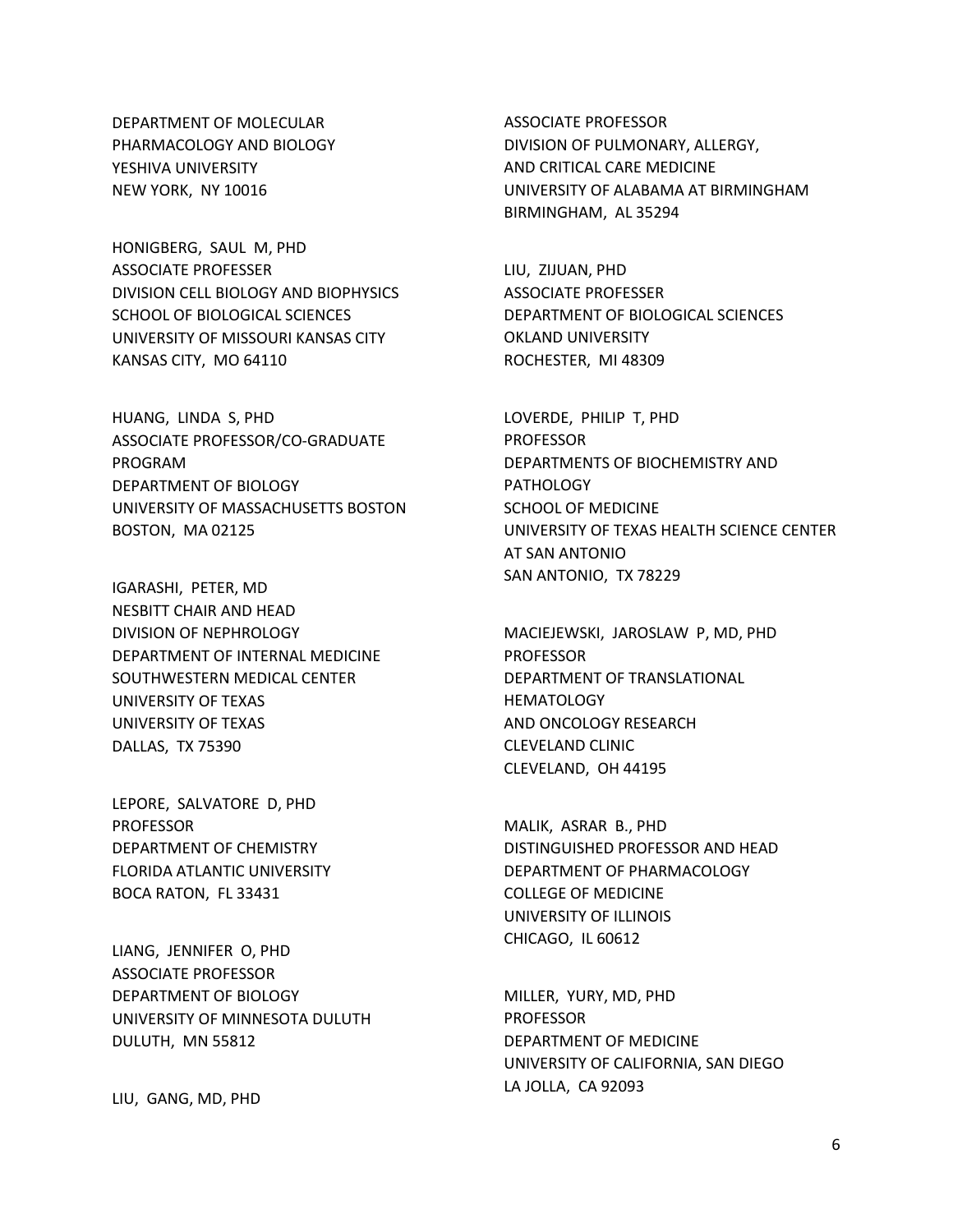MORRISSEY, JAMES H., PHD PROFESSOR DEPARTMENT OF BIOCHEMISTRY UNIVERSITY OF ILLINOIS AT URBANA - CHAMPAIGN URBANA, IL 61801

NISSEN, ROBERT M, PHD **PROFESSOR** COLLEGE OF NATURAL & SOCIAL SCIENCES DEPARTMENT OF BIOLOGICAL SCIENCES CALIFORNIA STATE UNIVERSITY, LOS ANGELES LOS ANGELES, CA 90032

NORRIS, KEITH C, MD PROFESSOR DAVID GEFFEN SCHOOL OF MEDICINE GENERAL INTERNAL MEDICINE HEALTH SERVICES RESEARCH LOS ANGELES, CA 90024

OMENN, GILBERT S, MD, PHD PROFESSOR AND DIRECTOR MEDICINE,TRANSLATIONAL MEDICINE AND HUMAN GENETICS UNIVERSITY OF MICHIGAN ANN ARBOR, MI 48109

PALESE, PETER, PHD CHAIR AND PROFESSOR DEPARTMENT OF MICROBIOLOGY MOUNT SINAI SCHOOL OF MEDICINE NEW YORK, NY 10029

PASSEGUE, EMMANUELLE, PHD PROFESSOR DEPARTMENT OF GENETICS AND DEVELOPMENT DIRECTOR, COLUMBIA STEM CELL INSTITIUTE COLUMBIA UNIVERSITY NEW YORK CITY, NY 10032

PATTERSON, JEAN L., PHD CHAIRMAN DEPARTMENT OF VIROLOGY AND **IMMUNOLOGY** SOUTHWEST FOUNDATION FOR BIOMEDICAL RESEARCH SAN ANTONIO, TX 78227

PENNER, REINHOLD, MD, PHD DIRECTOR OF RESEARCH AND PROFESSOR CENTER FOR BIOMEDICAL RESEARCH THE QUEEN'S MEDICAL CENTER UNIVERSITY OF HAWAII HONOLULU, HI 96813

PIERCE, BRANDON LEE, PHD ASSISTANT PROFESSOR DEPARTMENT OF PUBLIC HEALTH SCIENCES THE UNIVERSITY OF CHICAGO CHICAGO, IL 60637

PRINCE, ALICE S, MD PROFESSOR DEPARTMENT OF PEDIATRICS COLLEGE OF PHYSICIANS AND SURGEONS COLUMBIA UNIVERSITY NEW YORK, NY 10032

RAFII, SHAHIN, MD PROFESSOR DEPARTMENT OF MEDICINE WEILL CORNELL MEDICAL COLLEGE NEW YORK, NY 10021

RAMAKRISHNAN, LALITA, MD, PHD PROFESSOR DEPARTMENT OF MICROBIOLOGY AND MEDICINE UNIVERSITY OF WASHINGTON SEATTLE, WA 98195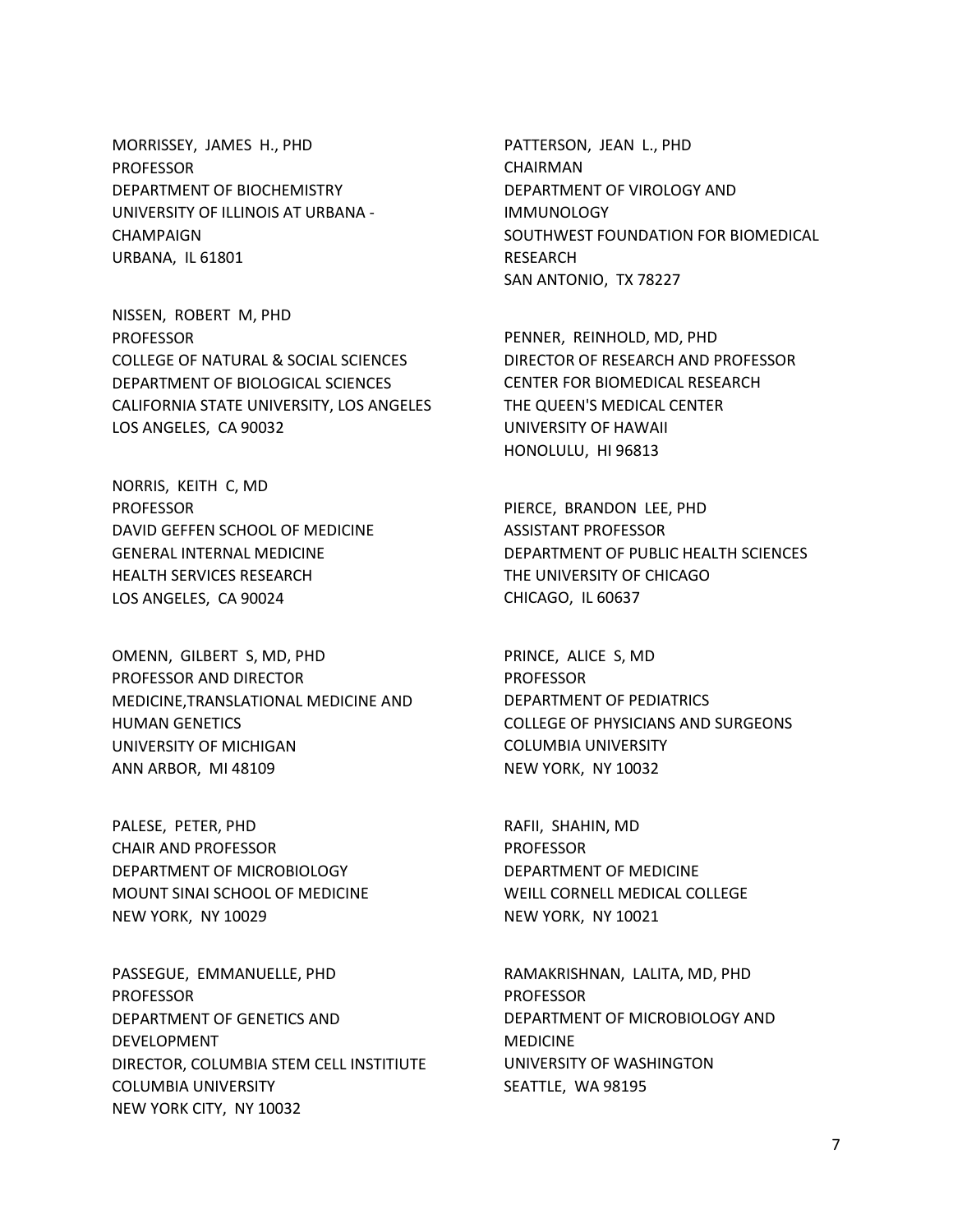REITER, LAWRENCE T, PHD ASSOCIATE PROFESSOR DEPARTMENT OF NEUROLOGY DEPARTMENT OF ANATOMY AND NEUROBIOLOGY THE UNIVERSITY OF TENNESSEE HEALTH SCIENCE CENTER MEMPHIS, TN 38163

RESNICK, ANDREW, PHD ASSOCIATE PROFESSOR DEPARTMENT OF PHYSICS CLEVELAND STATE UNIVERSITY CLEVELAND, OH 44115

ROBERTO, MARISA, PHD PROFESSOR DEPARTMENT OF NEUROSCIENCE SCRIPPS RESEARCH INSTITUTE LA JOLLA, CA 92037

RONIS, MARTIN J J, PHD PROFESSOR DEPARTMENT OF PHARMACOLOGY AND EXPERIMENTAL THERAPEUTICS LOUISIANA STATE UNIVERSITY HEALTH SCIENCES CENTER NEW ORLEANS, LA 70112

SACKTOR, TODD C, MD PROFESSOR DEPARTMENT OF PHYSIOLOGY AND PHARMACOLOGY DOWNSTATE MEDICAL CENTER STATE UNIVERSITY OF NEW YORK BROOKLYN, NY 11203

SCHOENBAUM, ELLIE E, MD, PHD PROFESSOR DEPARTMENT OF EPIDEMIOLOGY AND POPULATION HEALTH

ALBERT EINSTEIN COLLEGE OF MEDICINE MONTEFIORE MEDICAL CENTER BRONX, NY 10461

SHAW, REUBEN JAMES, PHD ASSISTANT PROFESSOR MOLECULAR AND CELL BIOLOGY LABORATORY SALK INSTITUTE FOR BIOLOGICAL STUDIES LA JOLLA, CA 92037

SHIH, JEAN CHEN, PHD BOYD AND ELSIE WELIN PROFESSOR DEPARTMENT OF MOLECULAR PHARMACOLOGY AND TOXICOLOGY PHARMACEUTICAL SCIENCE CENTER UNIVERSITY OF SOUTHERN CALIFORNIA LOS ANGELES, CA 90033

SINCLAIR, DAVID A., PHD PROFESSOR DEPARTMENT OF GENETICS HARVARD MEDICAL SCHOOL BOSTON, MA 02115

SINGER, STEVEN M, PHD PROFESSOR AND CHAIR DEPARTMENT OF BIOLOGY GEORGETOWN UNIVERSITY WASHINGTON, DC 20057

SMEYNE, RICHARD J, PHD PROFESSOR DEPARTMENT OF NEUROSCIENCE DIRECTOR JEFFERSON COMPREHENSIVE PARKINSON'S CENTER THOMAS JEFFERSON UNIVERSITY PHILADELPHIA, PA 19107

STRICKLAND, DUDLEY K., PHD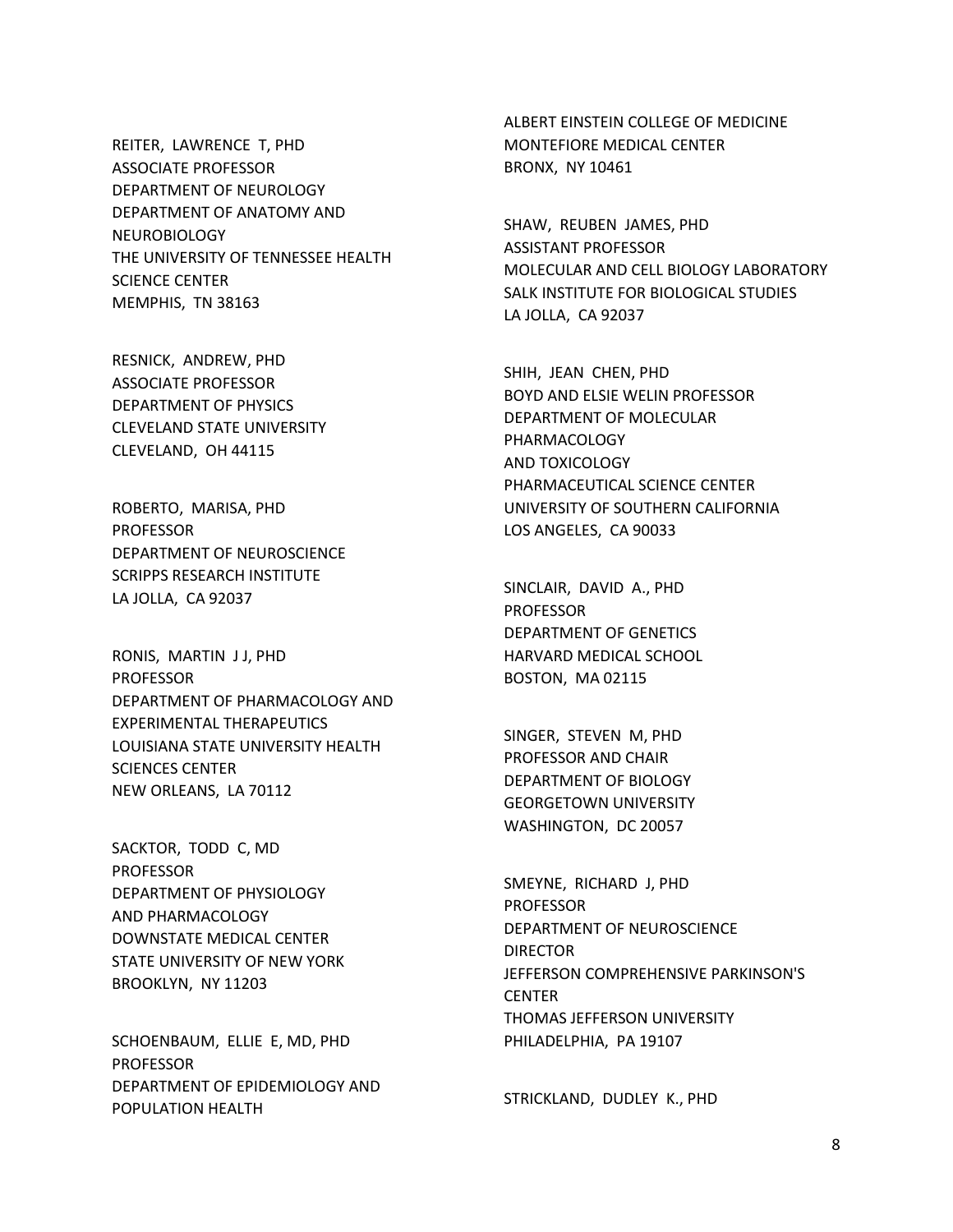## DIRECTOR CENTER FOR VASCULAR AND INFLAMMATORY DISEASES UNIVERSITY OF MARYLAND BALTIMORE, MD 21201

SWEEDLER, JONATHAN V., PHD PROFESSOR DEPARTMENT OF CHEMISTRY UNIVERSITY OF ILLINOIS, URBANA-CHAMPAIGN URBANA, IL 61801

WAGNER, CARL EDWARD, PHD ASSOCIATE PROFESSER DEPARTMENT OF MATHEMATICAL AND NATURAL SCIENCES ARIZONA STATE UNIVERSITY TEMPLE, AZ 85281

WANG, YONG-XIAO, MD, PHD PROFESSOR DEPARTMENT OF MOLECULAR & CELLULAR PHYSIOLOGY ALBANY MEDICAL COLLEGE ALBANY, NY 12208

WILLER, CRISTEN J, PHD ASSOCIATE PROFESSOR DEPARTMENT OF BIOINFORMATICS UNIVERSITY OF MICHIGAN MEDICAL SCHOOL ANN ARBOR, MI 48109

PROFESSOR INSTITUTE OF CANCER RESEARCH FOX CHASE CANCER CENTER PHILADELPHIA, PA 19111

YUAN, JASON X J, MD, PHD PROFESSOR DIVISION OF TRANSLATIONAL AND REGENERATIVE MEDICINE DEPARTMENT OF MEDICINE THE UNIVERSITY OF ARIZONA THE UNIVERSITY OF ARIZONA TUCSON, AZ 85721

ZENG, HONGKUI, PHD SENIOR SCIENTIFIC DIRECTOR RESEARCH SCIENCE ALLEN INSTITUTE FOR BRAIN SCIENCE SEATTLE, WA 98104

ZHANG, YONG, PHD ASSOCIATE PROFESSOR DEPARTMENT OF CHEMISTRY STEVENS INSTITUTE OF TECHNOLOGY HOBOKEN, NJ 07030

ZHU, YONG, PHD PROFESSOR DEPARTMENT OF BIOLOGY HOWELL SCIENCE EAST CAROLINA UNIVERSITY GREENVILLE, NC 27858

YEN, TIMOTHY, PHD